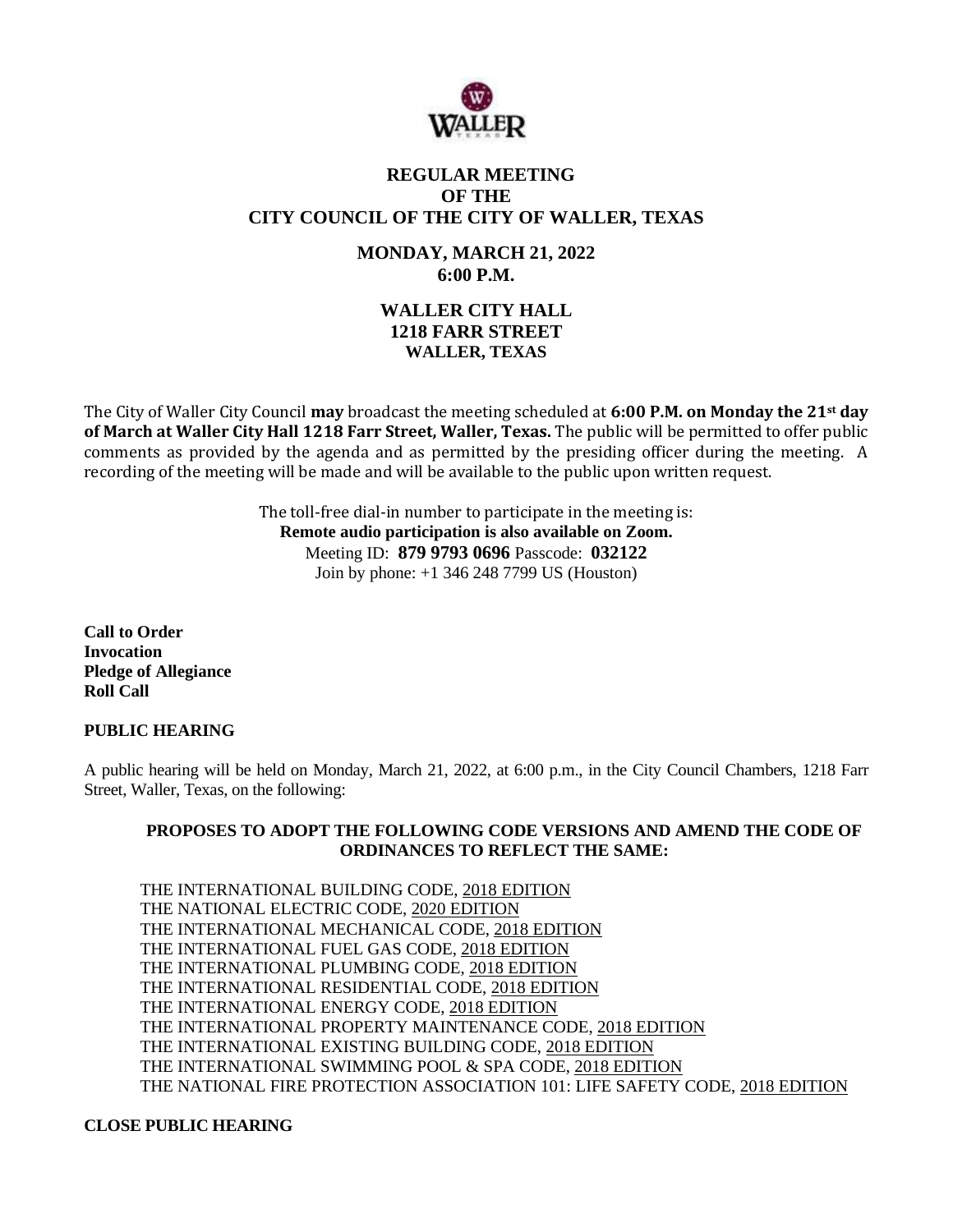## **COMMUNICATIONS FROM THE PUBLIC**

Please fill out a "Citizen Registration Card" form in order to address the Council. Turn in the form prior to Communications from the Public to the City Secretary. Speakers are limited to three minutes. The purpose of this item is to allow the public an opportunity to address the Mayor and City Council on issues that are not on the agenda. The Council cannot take action but may refer this item to a department head or direct that this item be placed on a future regular Council agenda.

Any interested person may appear before City Council to speak on an item on the agenda. Before the start of the meeting, the person must request such appearance in writing and identify the agenda item on which he/she wishes to speak. The person will be called to speak when the agenda item comes before City Council for discussion or action. Comments are limited to 3 minutes.

## **PRESENTATION** by Mayor Marburger

#### **CONSENT AGENDA ITEMS**

This agenda consists of non-controversial, or "housekeeping" items required by law. Items may be removed from the Consent Agenda by any Councilmember making such a request prior to a motion and vote on the Consent Agenda.

- 1. Approval of Minutes for February 21, 2022, Regular Meeting.
- 2. Approval of Minutes for February 28, 2022, Special Meeting.
- 3. Approval of Tax Refund to Lonnie & Michelle Collins for Tax Year 2021.

## **REGULAR AGENDA ITEMS**

- 4. Discussion and possible action regarding **Ordinance # 590**, declaring unopposed candidates in the May 1, 2022, General Election, elected to office; canceling the election; providing a severability clause; and providing an effective date.
- 5. Discussion and possible action to approve the City of Waller's participation in the upcoming Easter Egg Hunt with the Waller FFA Club and the Waller Chamber of Commerce.
- 6. Discussion and possible action regarding the purchase of training tables for City Hall Council Chambers with funding left over from City Hall building funds.
- 7. Discussion and possible action for approval of **RESOLUTION # 2022-09** for Certificate of Obligations.
- 8. Discussion and possible action regarding **Ordinance # 591**, adopting Building Codes that govern construction in the City of Waller, Texas.
- 9. Discussion and possible action to approve Waller Penick Properties, LLC final plat on Waller Penick Properties Development for Finishes Solutions.
- 10. Discussion and possible action to approve Waller Office Center final plat for Finishes Solutions.
- 11. Discussion and possible action to approve two locations, one on FM 2920 and one on Business Highway 290, proposed by Finishes Solutions for installation of signs measuring, 9 feet by 19 ½ feet, and 30 feet tall, full color, double-face outdoor LED display billboards.